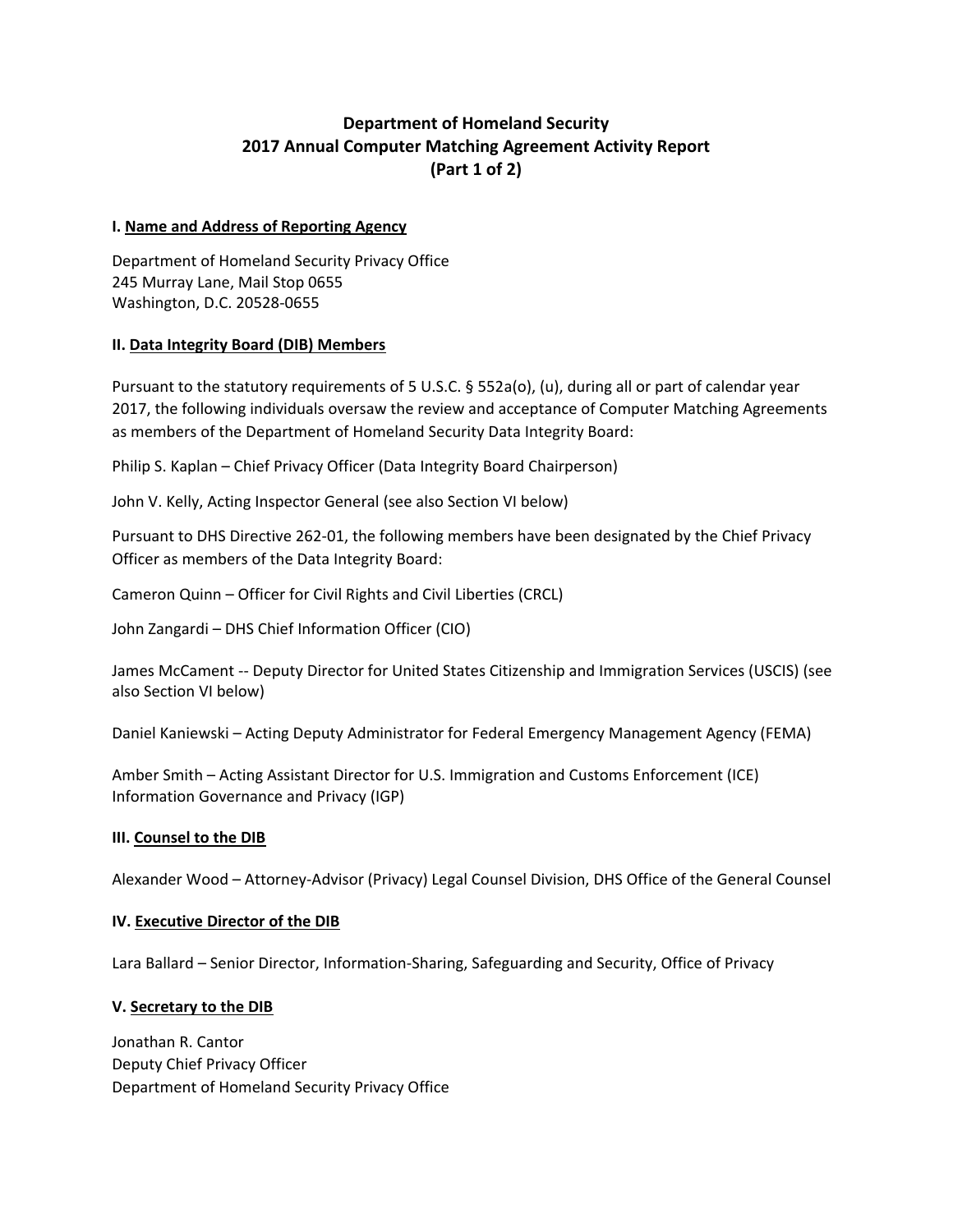Mail Stop: 0655 Washington, D.C. 20528-0655

Telephone: (202) 343-1717 Fax: (202) 343-4010 Email: [jonathan.cantor@hq.dhs.gov](mailto:jonathan.cantor@hq.dhs.gov)

## **VI. Explanation of Changes in Board Membership or Structure**

Since the last Annual Report, the DIB's membership has changed, but the organizational structure remains the same.

1) Philip S. ("Sam") Kaplan was appointed the Chief Privacy Officer on July 24, 2017, replacing Jonathan R. Cantor as Acting Chief Privacy Officer. Mr. Cantor remains as Deputy Chief Privacy Officer and Secretary to the DIB.

2) Lara Ballard replaced Lindsay Vogel as Executive Director of the DIB in May 2017.

3) Cameron Quinn was appointed Officer for Civil Rights and Civil Liberties on September 20, 2017.

4) Daniel Kaniewski replaced David Grant as the FEMA DIB Member in September 2017.

5) Tracy Renaud has replaced James McCament as the USCIS DIB Member, effective March 2018.

6) Acting Inspector General John Kelly replaced Inspector General John Roth on December 1, 2017.

7) Amber Smith has replaced Daniel Ragsdale as the ICE DIB Member, by formal delegation signed May 25, 2017.

## **VII. Rejected Agreements**

None.

## **VIII. Violations**

None.

## **IX. Cost Benefit Analysis Requirements**

A. The Process:

The DHS DIB is very involved with all aspects of the Computer Matching Agreement (CMA) and Cost Benefit Analysis (CBA) approval process. The DIB analyzes key elements of the CBA to provide more assurance that the DHS CMAs are a cost effective use of resources.

The DHS DIB requires a favorable cost-benefit ratio for all approved matches. The DHS DIB identifies and estimate the avoidance of future improper payments and identifies an estimate of the recovery of improper payments and debts.

Benefits analyzed include the collection of money owed to an agency, reduction in paperwork, and personnel-hours saved via process automation. Costs analyzed include personnel costs (such as